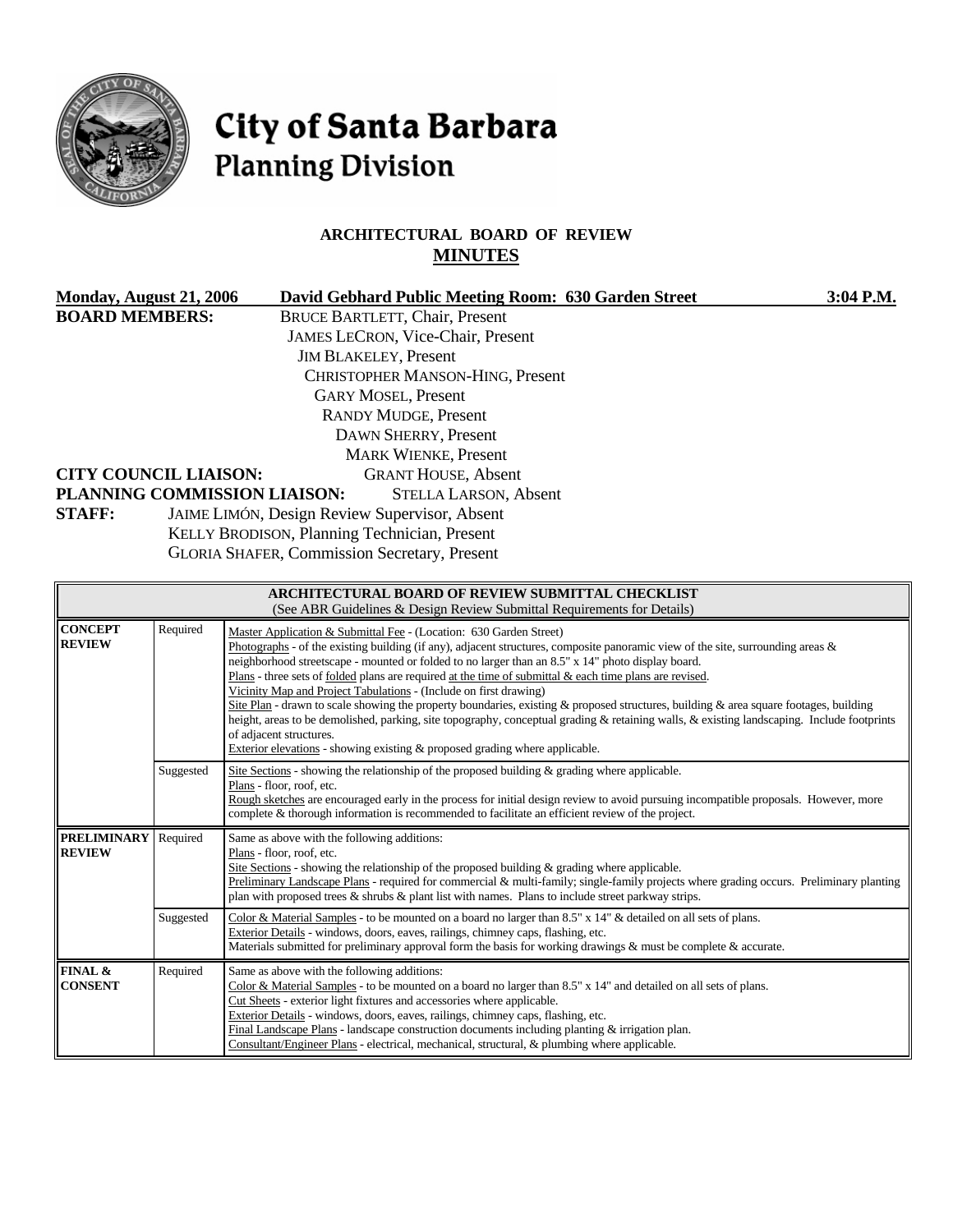## **PLEASE BE ADVISED**

- The approximate time the project will be reviewed is listed to the left of each item. It is suggested that applicants arrive 15 minutes early. The agenda schedule is subject to change as cancellations occur. Staff will notify applicants of time changes.
- The applicant's presence is required. If an applicant is not present, the item will be postponed indefinitely. If an applicant cancels or postpones an item without providing advance notice, the item will be postponed indefinitely and will not be placed on the following Architectural Board of Review (ABR) agenda. In order to reschedule the item for review, a rescheduling fee will be paid and the applicant must fill out and file a Supplemental Application Form at 630 Garden Street (Community Development Department) in addition to submitting appropriate plans.
- All approvals made by the ABR are based on compliance with Municipal Code Chapter 22.68 and with adopted ABR guidelines. Some agenda items have received a mailed notice and are subject to a public hearing.
- The ABR may grant an approval for any project scheduled on the agenda if sufficient information has been provided and no other discretionary review is required. Substitution of plans is not allowed, if revised plans differing from the submittal sets are brought to the meeting, motions for preliminary or final approval will be contingent upon staff review for code compliance.
- The Board may refer items to the Consent Calendar for Preliminary and Final Architectural Board of Review approval.
- Preliminary and Final Architectural Board of Review approval is valid for one year from the date of the approval unless a time extension or Building Permit has been granted.
- **Items before the Board may be appealed to the City Council. For further information on appeals, contact the Planning Division Staff or the City Clerk's office. Said appeal must be in writing and must be filed with the City Clerk at City Hall within ten (10) calendar days of the meeting at which the Board took action or rendered its decision. The scope of this project may be modified under further review.**
- **AMERICANS WITH DISABILITIES ACT:** In compliance with the Americans with Disabilities Act, if you need special assistance to participate in this meeting, please contact the Planning Division at (805) 564-5470. Notification at least 48 hours prior to the meeting will enable the City to make reasonable arrangements.
- **AGENDAS, MINUTES and REPORTS**: Copies of all documents relating to agenda items are available for review at 630 Garden St. and agendas and minutes are posted online at [www.SantaBarbaraCa.gov](http://www.santabarbaraca.gov/) If you have any questions or wish to review the plans, please contact Kelly Brodison, at (805) 564-5470 between the hours of 8:30 a.m. to noon and 1:00 p.m. to 4:00 p.m., Monday through Friday.

#### **LICENSING ADVISORY:**

The Business and Professions Code of the State of California and the Municipal Code of the City of Santa Barbara restrict preparation of plans for certain project types to licensed professionals. Applicants are encouraged to consult with Building and Safety Staff or Planning Staff to verify requirements for their specific projects.

Unlicensed persons are limited to the preparation of plans for:

- $\triangleright$  Single or multiple family dwellings not to exceed four (4) units per lot, of wood frame construction, and not more than two stories and basement in height;
- ¾ Non-structural changes to storefronts; and,
- $\blacktriangleright$  Landscaping for single-family dwellings, or projects consisting solely of landscaping of not more than 5,000 square feet.

#### **NOTICE:**

- 1. That on Thursday, August 17, 2006 at 4:00 p.m., this Agenda was duly posted on the indoor and outdoor bulletin boards at the Community Development Department, 630 Garden Street, and online at www.SantaBarbaraCa.gov.
- 2. This regular meeting of the Architectural Board of Review will be broadcast live and rebroadcast in its entirety on Wednesday at 8:00 a.m. on Channel 18.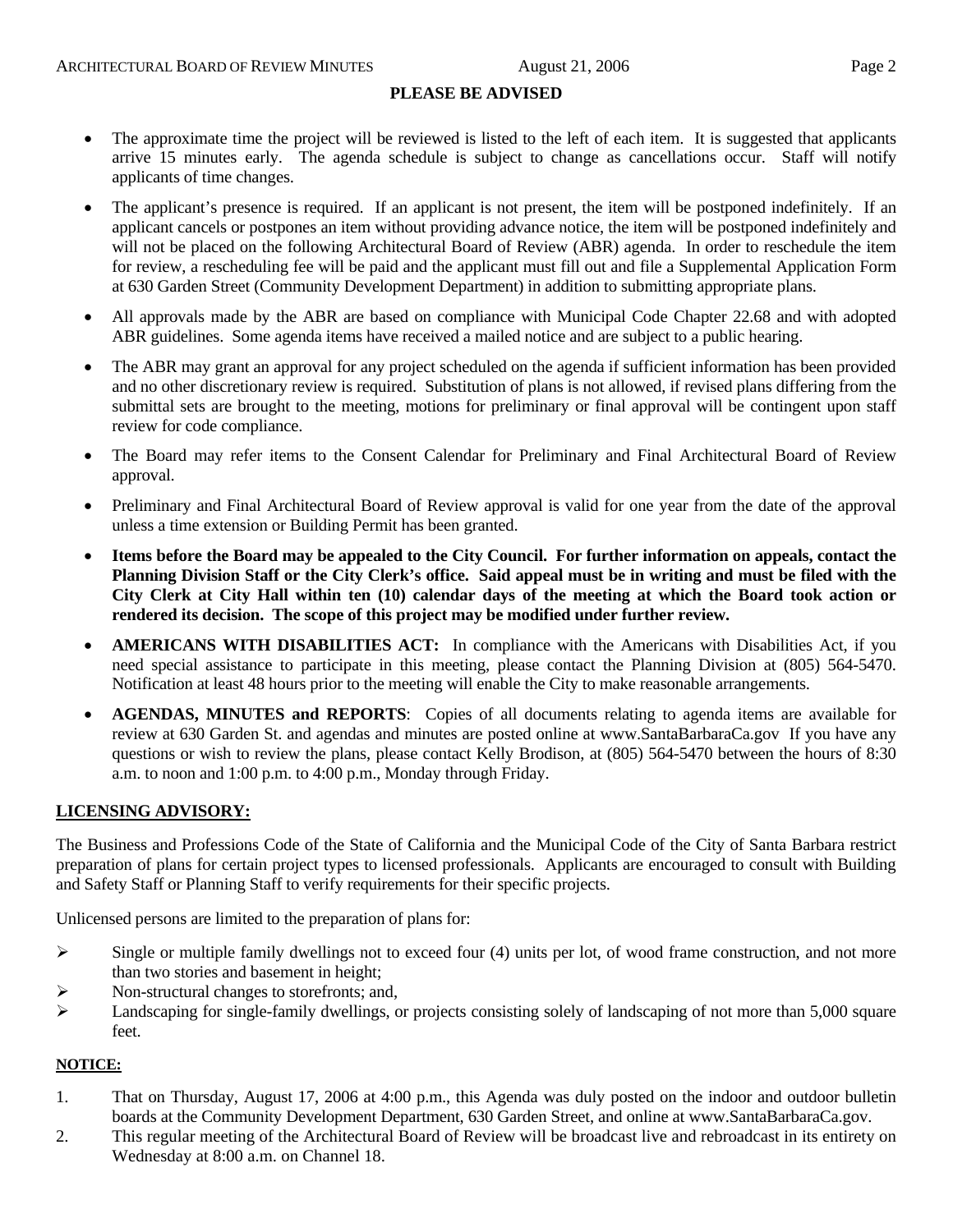A. Public Comment:

Any member of the public may address the Architectural Board of Review for up to two minutes on any subject within their jurisdiction that is not scheduled for a public discussion before the Board on that day. The total time for this item is ten minutes. (Public comment for items scheduled on today's agenda will be taken at the time the item is heard.)

No public comment.

- B. Approval of the minutes of the Architectural Board of Review meeting of August 14, 2006.
	- Motion: Approval of the minutes of the Architectural Board of Review meeting of August 14, 2006, with corrections. Action: Manson-Hing/Mosel, 6/0/2. LeCron and Wienke abstained. Manson-Hing abstained from Items 4 through 8.
- C. Consent Calendar.
	- Motion: Ratify the Consent Calendar. The Consent Calendar was reviewed by James LeCron and, Randy Mudge. Action: Manson-Hing/Mudge,  $8/0/0$ .
- D. Announcements, requests by applicants for continuances and withdrawals, future agenda items, and appeals.
	- 1. Board member LeCron announced that he would not attend ABR Full Board nor Consent on August 28, 2006.
	- 2. Board member Mudge reported that he will step down on Item #6, 606 Calle Granada.
	- 3. Board member Manson-Hing volunteered to assist with Consent Calendar on August 28, 2006.
- E. Subcommittee Reports.

Mr. Mosel announced that he attended the August 16, 2006 Sign Committee meeting.

F. Possible Ordinance Violations.

No reported violations.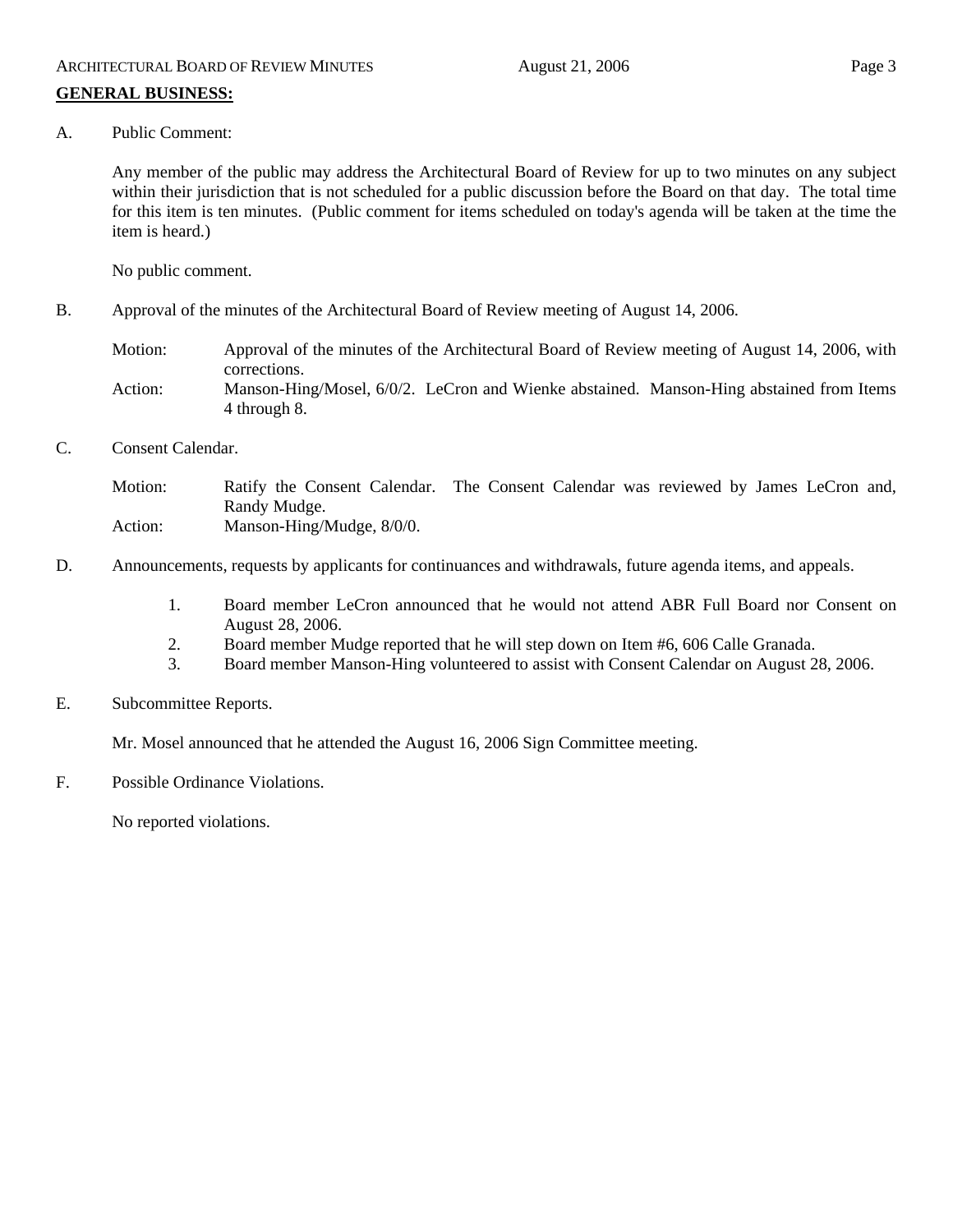# **CONCEPT REVIEW - NEW ITEM**

## **1. CITYWIDE**

 Assessor's Parcel Number: 099-MSC-0RW Application Number: MST2006-00473 Owner: Rick Wiley, California Department of Transportation (Proposal for the installation of a changeable message sign at the intersection of Highway 101 and Las Positas Road. The sign is proposed to be erected on the Las Positas Northbound Bridge.)

## **(This is a courtesy review.)**

(3:21)

Architectural Board of Review members present: Bartlett, LeCron, Wienke, Sherry, Mudge, Blakeley, Manson-Hing, Mosel.

Sign Committee members present: Ziemer, Cope, Hausz, Manson-Hing, Mosel.

Present: Fred Luna, Santa Barbara County Association of Governments; Sara von Schwind, Caltrans Project Manager; Paul McClinic, Caltrans District 5 Traffic Operations; Bob Carr, Landscape Architect; Bettie Weiss, City Planner.

Mr. Luna provided a brief background introduction concerning the Changeable Message Sign (CMS) which is proposed to be installed within Santa Barbara city limits on Highway 101, south of Las Positas. The purpose of the proposed sign is to inform vehicular travelers of safety issues that might arise on State Highways 101 or 154, as well as Amber Alerts and Highway Patrol announcements. Ms. von Schwen and Mr. McClinic provided technical details and clarification concerning the design and components of the proposed sign.

Public comment opened at 3:31 p.m., and as no one wished to speak, closed at 3:31 p.m.

Summary

Motion: The Architectural Board of Review and the Sign Committee acknowledged the presentation, and provided the following comments: 1) The Boards jointly find that the current proposal, though needed, is oversized for the proposed location. 2) Consider a downsized sign-box which does not require a separate pole and truss structure, and that could be integrated with the bridge structure. 3) The Boards would like to see the height of the proposed 30-foot high camera structure reduced as much as possible. 4) Suggested colors are a gray-green style color to blend with landscape and bridge components. 5) The Boards appreciate that the associated electrical equipment as proposed is concealed by vegetation. 6) There is concern with the height of the sign given that two rows of text are the proposed maximum. The Board would like to see a sign smaller than the 6-foot, 9 inch high sign board as presented. 7) It was requested that the number of public service announcements and non-emergency messages be kept to a minimum. Action: Wienke/Mudge, 11/0/0.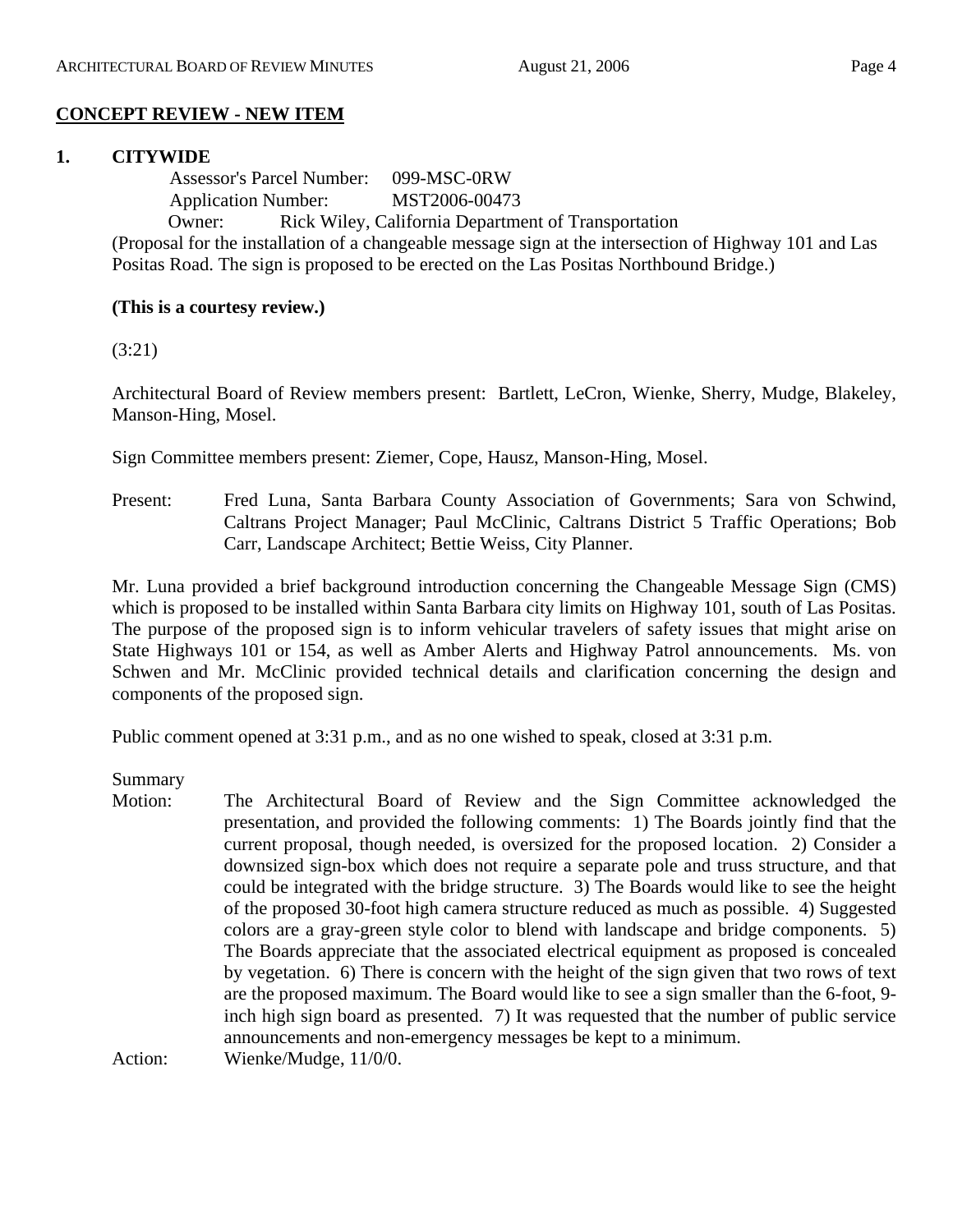# **CONCEPT REVIEW - NEW ITEM: PUBLIC HEARING**

#### **2. 930 MIRAMONTE DR** A-1 Zone

 Assessor's Parcel Number: 035-023-003 Application Number: MST2004-00743 Owner: Visiting Nurse & Hospice Care of Santa Barbara Architect: Phillips, Metsch, Sweeney, Moore

(Proposal to construct a new 18-bed hospice facility. The project would consist of an 11,370 square foot addition to an existing 3,760 square foot structure, with a 22 space underground parking garage below the new structure and 5 uncovered spaces on the 5.5 acre parcel. The existing 1,132 square foot Garden Center building would be demolished to make way for necessary site improvements. The project includes 4,910 cubic yards of grading for the new structure and also proposed is the widening of the existing access road for two-way traffic, which will require retaining wall construction and additional grading. Planning Commission approval is requested for a Conditional Use Permit.)

# **(COMMENTS ONLY; PROJECT REQUIRES ENVIRONMENTAL ASSESSMENT AND PLANNING COMMISSION APPROVAL FOR A CONDITIONAL USE PERMIT.)**

(4:15)

Present: Eileen Bunning, President and CEO, Visiting Nurse Association of Santa Barbara; Trish Allen, Project Planner; Kirstin Story, Architect; Bob Cunningham, Landscape Architect.

Public comment opened at 4:37 p.m.

Jacqueline Daugharty, resident, opposed to the project, not opposed to hospice.

Larry Boufard, resident, opposed to the project, not opposed to hospice.

Glen Fritzler, resident, opposed.

John Fritsche, resident, opposed.

Joel O'Hayon-Crosby, resident, opposed.

Charles Brycoff, resident, opposed.

Chair Bartlett read into the record a letter from Mary Jane McCraken, resident, in favor.

Public comment closed at 4:46 p.m.

Motion: Continued indefinitely to the Full Board with the following comments: 1) The Board finds the revised site plan and the revised finished floor elevations to be improvements. 2) The gardens abutting the proposed residential wings will be a positive aspect to this project. 3) There is concern with the resultant grading on east side of building for the gabion retaining walls, and on the west elevation with the new driveway to subterranean parking. 4) Provide engineering solutions that minimize exposed retaining walls, deal with drainage, and the proposed cisterns. 5) The Board would like the architecture of the addition to be sympathetic to the original design. 6) There is concern with the repetitive clear story windows. 7) Look for ways to create a "hilltown" look by varying the roof forms. 8) Restudy the proposed parking, as the proposal provides more than the required parking. Look for ways to minimize the visual impact. 9) Provide more detail for the proposed work occurring in the driveway access easement.

Action: LeCron/Wienke;  $8/0/0$ .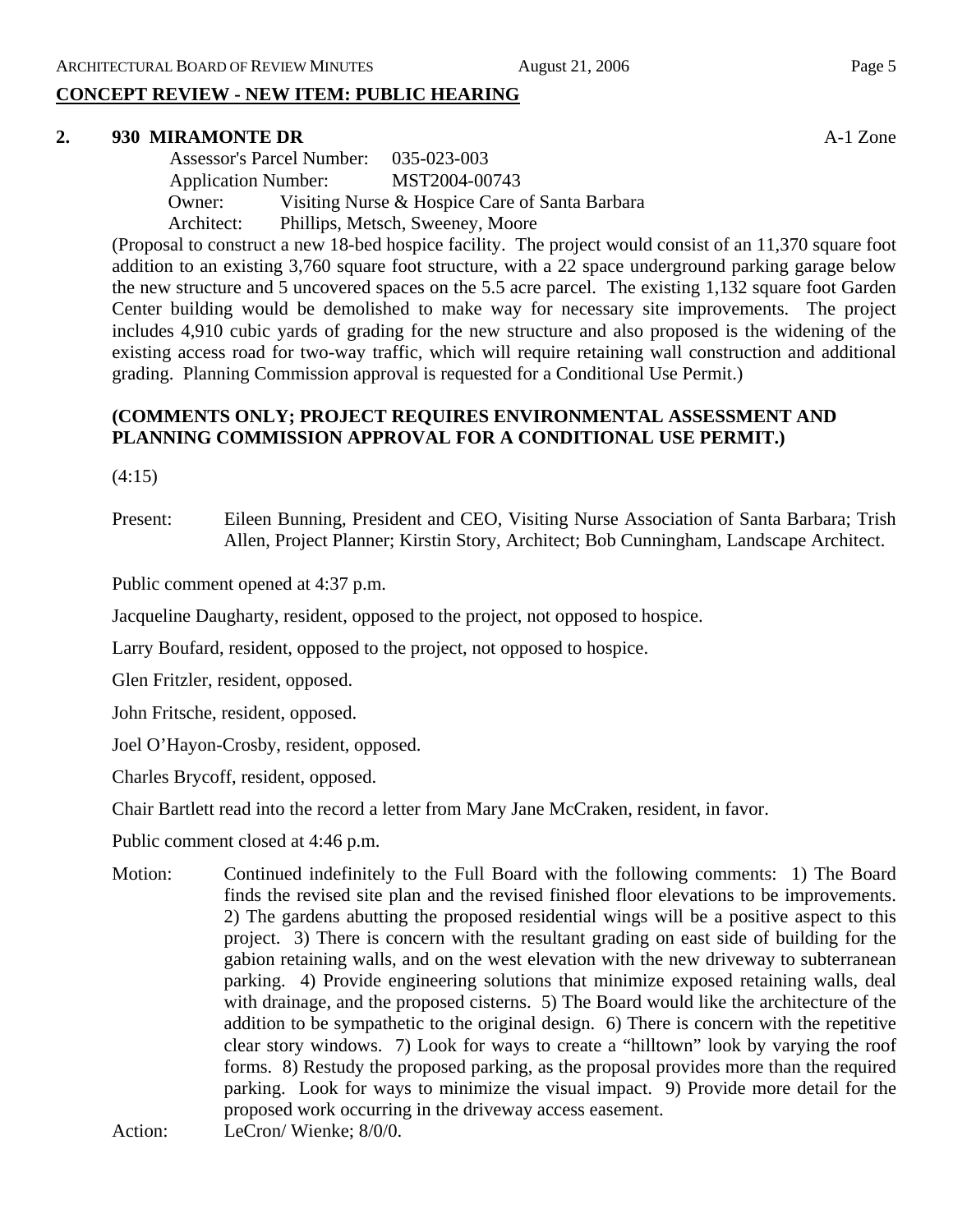# **CONCEPT REVIEW - CONTINUED ITEM**

#### **3. 412 ANACAPA ST** C-M Zone

 Assessor's Parcel Number: 031-271-019 Application Number: MST2005-00234 Owner: Anabilt Properties, LLC Architect: Shubin & Donaldson Applicant: Anabilt Properties, LLC

(Proposal for a mixed use project with seven residential condominiums totaling 6,306 square feet and 6,375 square feet of commercial space on a 13,500 square foot lot. The project consists of three threestory buildings for five residential units and two three-story buildings for two commercial spaces and two residential units. Five one-car garages and 12 uncovered parking spaces will be provided.)

## **(Third Concept Review.)**

# **(COMMENTS ONLY; PROJECT REQUIRES ENVIRONMENTAL ASSESSMENT, AND PLANNING COMMISSION APPROVAL FOR A TENTATIVE SUBDIVISION MAP.)**

(5:29)

Present: Robin Donaldson, Project Architect; Allen McCleod, Architect.

Motion: Continued indefinitely to the Planning Commission with the following comments: 1) The Board appreciates the proposed mixed-use. 2) The current proposal supports a positive pedestrian linkage from the street to the rear residential court yard and the differentiated courtyard paving. 3) Look for more opportunities to introduce landscape between the two front buildings and to allow the landscape to climb and cross over the linking bridge element. 4) As to the front building along the north property line, the Board is concerned with the added height of the fourth level but feels it is well articulated in the current design. 5) Study the south elevation of the north commercial building to soften some of the fenestration and to better ground the building facing the driveway. 6) The revised design appears to comply with zoning and setback requirements. 7) The revised entries to the rear residential units are a definite improvement as they are more obvious. 8) The Board finds that the material selection is moving in the right direction, provide more detailing as the project moves forward. 9) A minority of the Board members are concerned that the contemporary style is not compatible with the downtown traditional neighborhood. The majority of the Board finds that the style is compatible given the zoning in this area, and given that the smaller street facades in this particular proposal move in that direction. 10) The Board is pleased that the applicant is seeking LEED accreditation on the project and looks for further detailing that emphasizes those attributes. 11) Study the front elevation of the left building on Anacapa Street to provide pedestrian scale features. 12) The Board appreciates the green-screen approach to break down massing of the architecture.

Action: LeCron/Manson-Hing, 7/1/0. Mosel opposed.

#### **\*\*\*\*\*\*\*\*\*\*\*\*\* THE BOARD RECESSED FROM 6:02 P.M. UNTIL 6:29. \*\*\*\*\*\*\*\*\*\***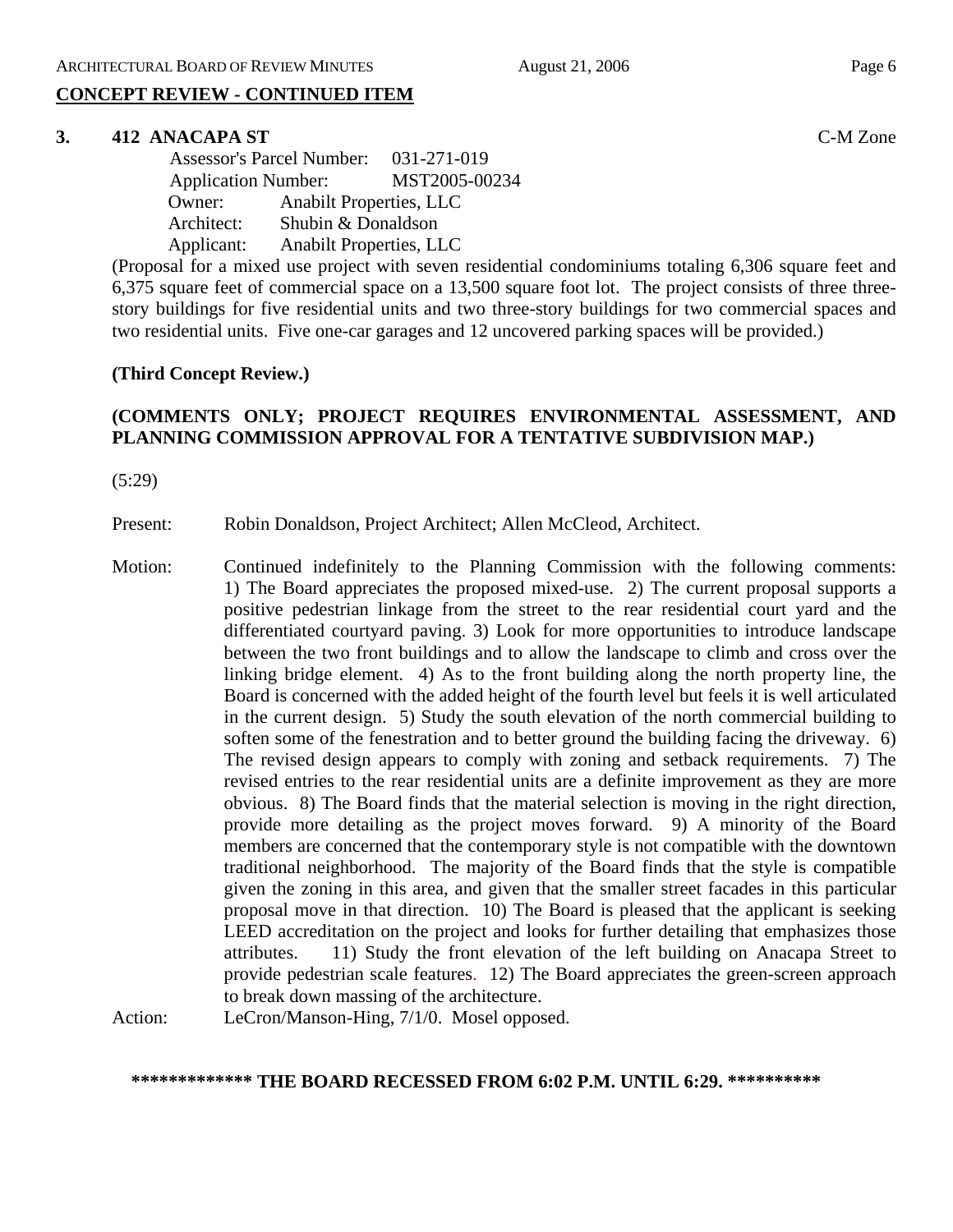# **CONCEPT REVIEW - CONTINUED ITEM**

## **4. 1916 CHINO ST** R-2 Zone

 Assessor's Parcel Number: 043-122-022 Application Number: MST2005-00566 Owner: Angelo Salvucci Applicant: Susan McLaughlin Architect: David Winitzky Agent: Don Elconin

(Proposal for a condominium conversion of a one-story, 890 square foot, single-family residence and a two-story duplex with two 1,015 square foot units. The existing two-car carport will be demolished and a new two-car garage and an additional storage area will be constructed. The project will have three covered and three uncovered parking spaces, new pedestrian walkways, and additional hardscape for uncovered parking spaces.)

## **(Second Concept Review.)**

# **(COMMENTS ONLY; PROJECT REQUIRES ENVIRONMENTAL ASSESSMENT AND STAFF HEARING OFFICER APPROVAL FOR A TENTATIVE SUBDIVISION MAP FOR A CONDOMINIUM CONVERSION.)**

(6:29)

- Present: Susan McLaughlin, Applicant; Michael Shubach, Architect; Bob Cunningham, Landscape Architect.
- Motion: Continued indefinitely to the Full Board with the following comments: 1) The Board appreciates the revised parking and circulation arrangement of the new site plan. 2) The additions to the rear units are minor in nature; however, the amount of upgrades, particularly to the rear building, have fallen short of what would be expected in a condo conversion to a building of this age. 3) Provide further enhancement of the entry experience to all units. Unit A should have direct access to the public sidewalk. 4) Provide a revised approach to the enhanced paving patterns on the adjacent driveway easement and the shared use parking with the neighbor to the north. The current geometry of stamped concrete versus the existing asphalt and existing concrete appears to be unresolved. 6) Study creating a paving and ribbon driveway experience for the length of the shared driveway. The paving experience in the motor court is to be more cohesive geometrically, and extend that paving experience to the entries of the rear units. 7) Reinstate a ribbon driveway in the existing driveway for Unit A. 8) Upgrade the aluminum windows of Unit A, especially on the street façade, to be in keeping with the original wood windows of that design vernacular. 9) Provide further detail on the storage unit for Unit A, to better relate to the existing garage of which it abuts. 10) The conceptual landscape plan appears to be moving in the right direction with the understanding that additional landscape will be added along the existing driveway of Unit A.

Action: Manson-Hing/Mudge,  $8/0/0$ .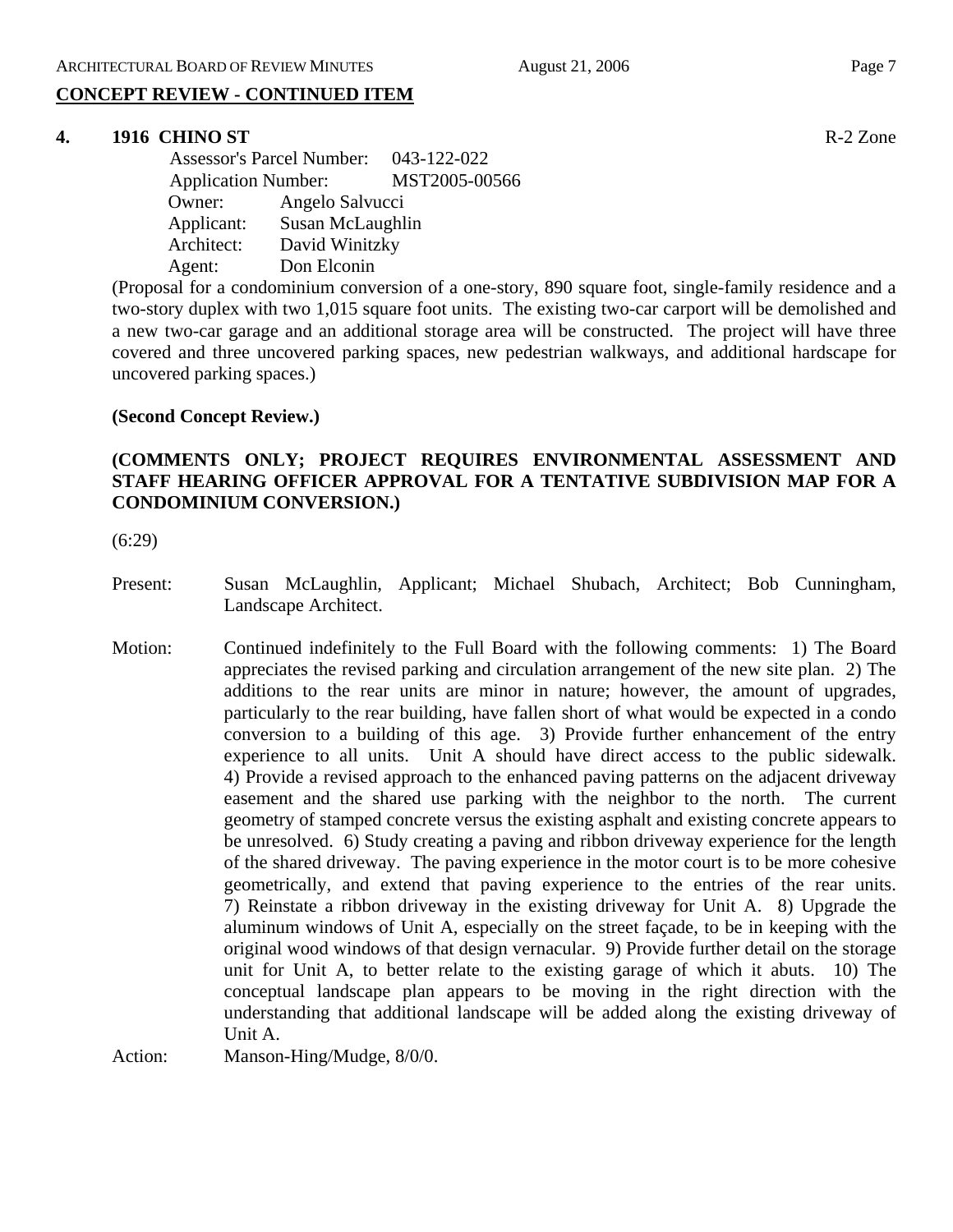# **CONCEPT REVIEW - CONTINUED ITEM**

#### **5. 336 N MILPAS ST** C-2 Zone

| <b>Assessor's Parcel Number:</b> | 031-371-021               |
|----------------------------------|---------------------------|
| <b>Application Number:</b>       | MST2006-00236             |
| Owner:                           | <b>EHE Realty Company</b> |
| Architect:                       | Paul Poirier              |
| <b>Business Name:</b>            | Longs Drugs               |

(Proposal for a new one-story 12,121 square foot commercial building and a 49 space parking lot for Longs Drugs at the northwest corner of Milpas and Gutierrez streets. The proposal includes the voluntary merger of three lots totaling 39,130 square feet and demolition of three existing nonresidential buildings totaling 12,919 square feet. The project requires Development Plan approval.)

### **(Second Concept Review.)**

# **(COMMENTS ONLY; PROJECT REQUIRES ENVIRONMENTAL ASSESSMENT, DEVELOPMENT APPROVAL FINDINGS AND PLANNING COMMISSION APPROVAL FOR A VOLUNTARY MERGER.)**

(6:59)

Present: Paul Poirier, Architect; Joe Cavenaugh, Longs Drug Store.

Public comment opened at 7:12 p.m.,

Georgine Eccleston, resident, in favor; however, expressed concern regarding maintenance of the proposed fence.

Public comment closed at 7:18 p.m.

Motion: Continued indefinitely to the Full Board with the following comments: 1) The Board appreciates the revised site plan with the loading dock concealed in the rear, and the relocated trash enclosures. 2) The Board appreciates the building creating a strong edge on Milpas Street. 3) The majority of the Board appreciates the preservation of the tree at the corner of Milpas and Gutierrez Streets. 4) The majority of the Board likes the two entry tower. Continue to study and refine the tower entry at the Milpas Street corner. 5) Study the consistent use of brick at the wainscot. 6) Study increasing plate height of the middle portion of the mansard roof facing Milpas Street to give better articulation to the individual buildings. 7) On the Milpas Street elevation, study incorporating full height glass display windows, which should be recessed as much as possible at the center portion of the building elevation. 8) Restudy the east elevation. 9) Study adding design detail to the south elevation gable form. 10) Study the use of planters, in lieu of pots, under the west wall arches as a more maintainable solution.

Action: LeCron/Wienke, 8/0/0.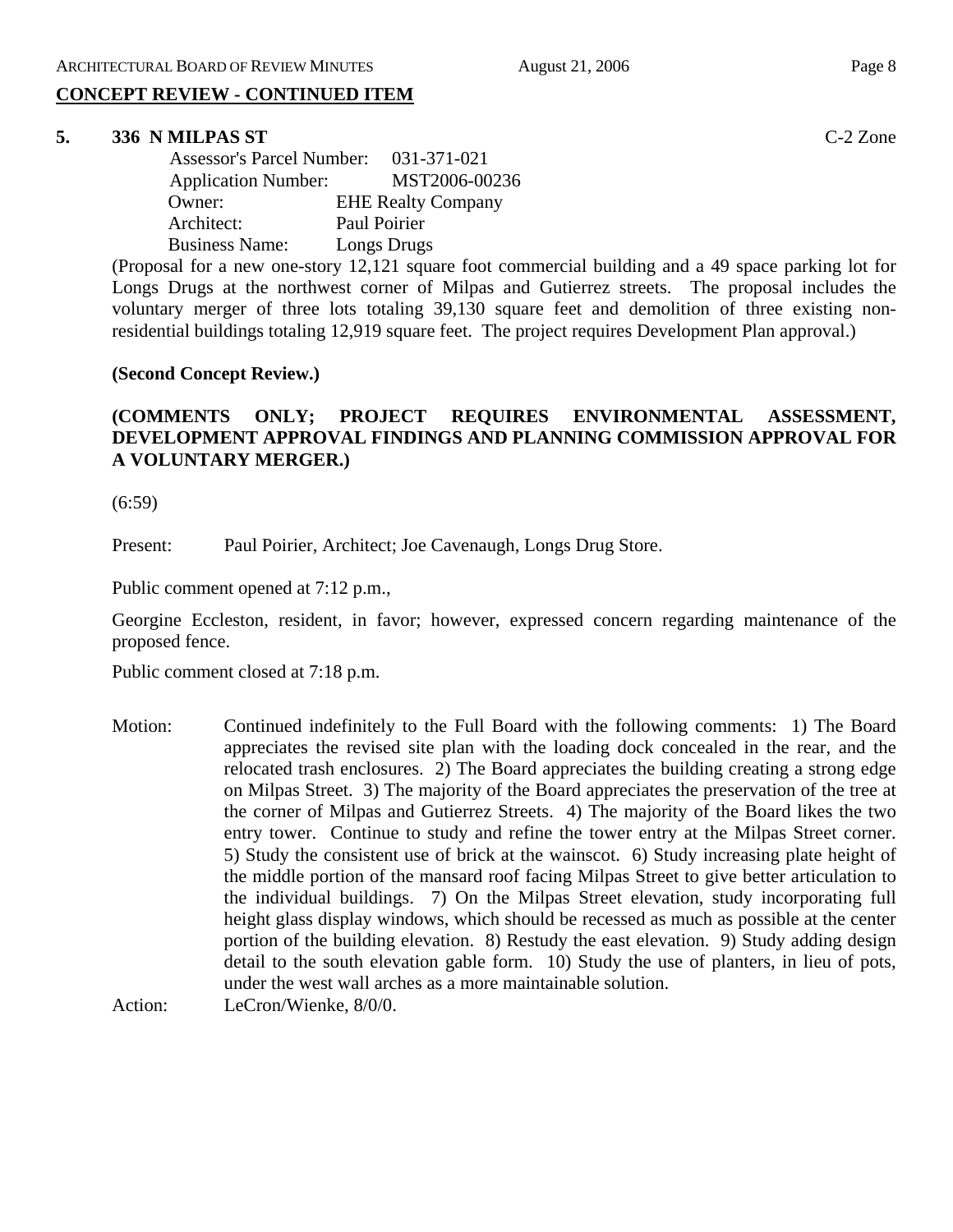# **CONCEPT REVIEW - NEW ITEM: PUBLIC HEARING**

## **6. 606 CALLE GRANADA** E-3/SD-2 Zone

 Assessor's Parcel Number: 053-083-012 Application Number: MST2006-00430 Owner: Matthew W. and Wendy M. Labrie Architect: Wayne Labrie

(Proposal for additions to an existing one-story 1,419 single-family residence consisting of a 335 square foot first floor addition, an 879 square foot second-story addition, a 515 square foot attached two-car garage. The proposal includes a 486 square foot enlargement of the existing cellar and 85 cubic yards of grading. The existing 575 square foot detached garage and laundry room would be demolished. The resulting project would be a 2,387 square foot, two-story residence with attached two-car garage on the 8,419 square foot lot. Modifications are requested for an eight foot high wall at the front property line and for a new entry porch within the front yard setback.)

# **(COMMENTS ONLY; PROJECT REQUIRES ENVIRONMENTAL ASSESSMENT, NEIGHBORHOOD PRESERVATION ORDINANCE FINDINGS AND STAFF HEARING OFFICER APPROVAL FOR MODIFICATIONS.)**

(7:46)

| Present: | Wayne Labrie, Architect.                                                                                                                                                                                                                                       |  |  |
|----------|----------------------------------------------------------------------------------------------------------------------------------------------------------------------------------------------------------------------------------------------------------------|--|--|
| Motion:  | Preliminary approval, and continued indefinitely to the Consent Calendar, with the<br>applicant to provide a color board.                                                                                                                                      |  |  |
| Action:  | LeCron/Manson-Hing 7/0/0. Mudge abstained.                                                                                                                                                                                                                     |  |  |
| Motion:  | To rescind the previous motion.                                                                                                                                                                                                                                |  |  |
| Action:  | LeCron/Wienke 7/0/0. Mudge abstained.                                                                                                                                                                                                                          |  |  |
| Amended  |                                                                                                                                                                                                                                                                |  |  |
| Motion:  | Continued indefinitely to the Staff Hearing Officer, and return to Consent for Preliminary<br>Approval with the following comments: 1) NPO findings can be made at Consent.<br>2) Applicant shall provide a color and material board when the project returns. |  |  |
| Action:  | LeCron/Manson-Hing, 7/0/0. Mudge abstained.                                                                                                                                                                                                                    |  |  |

# **CONCEPT REVIEW - NEW ITEM: PUBLIC HEARING**

## **7. 12 FRANCISCO DR** A-1 Zone

 Assessor's Parcel Number: 055-141-015 Application Number: MST2006-00313 Owner: Andrew D Norris III and Sally Sheridan Designer: Eric Knight

(Proposal for a one-story, 532 square foot addition to an existing 2,634 square foot one-story residence with attached 441 square foot two-car garage located on a 40,595 square foot lot in the Hillside Design District.)

# **(COMMENTS ONLY; PROJECT REQUIRES ENVIRONMENTAL ASSESSMENT AND NEIGHBORHOOD PRESERVATION ORDINANCE FINDINGS.)**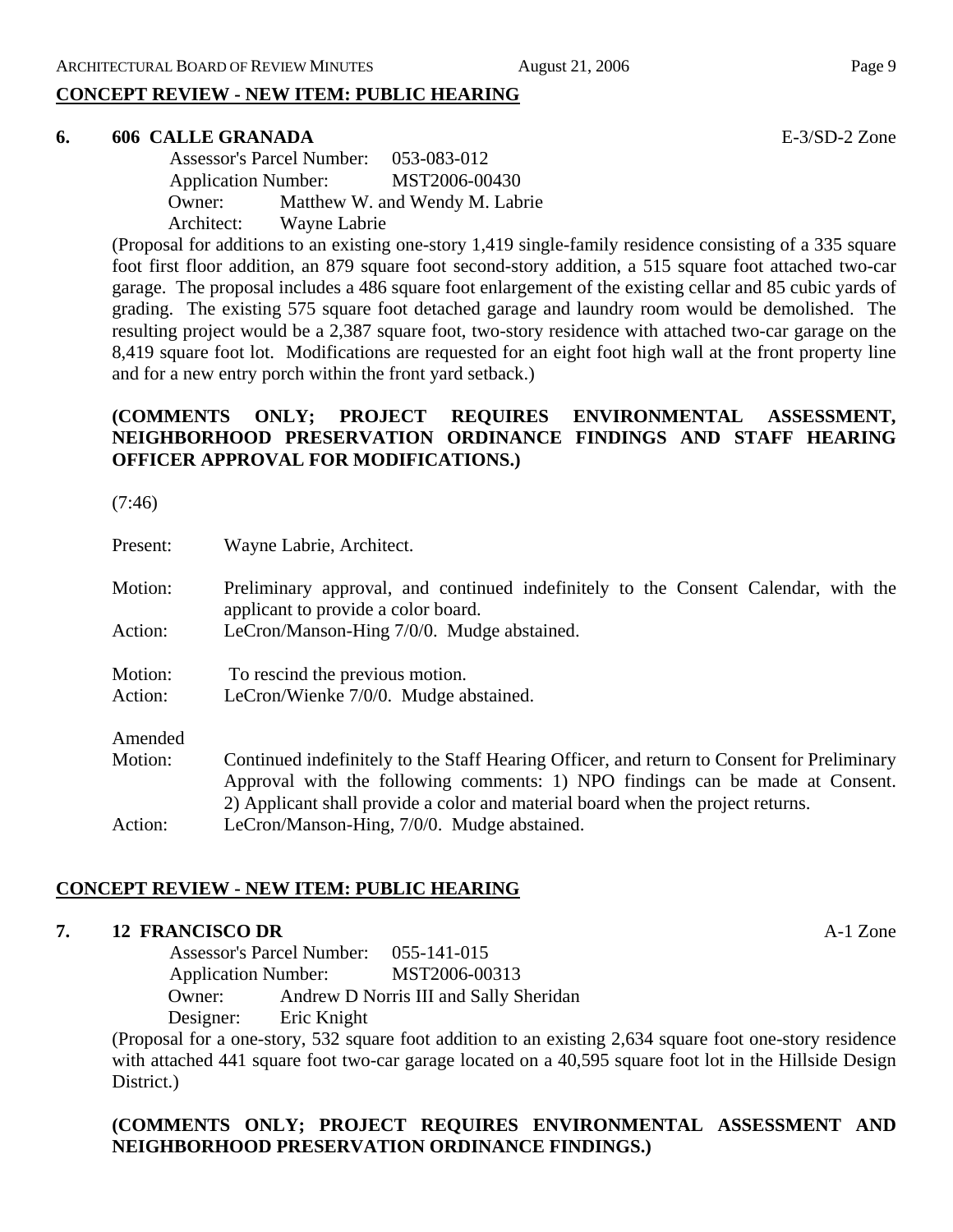(7:52)

Present: Eric Knight, Designer.

Public comment opened at 8:01 p.m., as no one wished to speak, public comment closed at 8:01 p.m.

- Motion: Preliminary Approval with the finding that the Neighborhood Preservation Ordinance criteria have been met as stated in Subsection 22.68.060 of the City of Santa Barbara Municipal Code, and return to Consent Calendar with the comment that the applicant shall provide additional landscaping in front of the new addition to screen the trash enclosure area.
- Action: Wienke/Manson-Hing, 5/1/0. Mudge opposed. Bartlett and Sherry stepped down.

# **CONCEPT REVIEW - NEW ITEM: PUBLIC HEARING**

# **8. 1701 SHORELINE DR** E-3/SD-3 Zone

 Assessor's Parcel Number: 045-173-038 Application Number: MST2006-00201 Owner: Herbert E. Barthels, Trust 12/9/85 Designer: Peter Hale

(Proposal for a 315 square foot two-story addition to an existing 2,132 square foot two-story residence with detached 440 square foot two-car garage. The proposal includes the addition of a second flight of stairs in the backyard requiring 5 cubic yards of cut grading. The project is located on a 15,448 square foot lot in the Appealable Jurisdiction of the Coastal Zone and requires Planning Commission approval of a Coastal Development Permit.)

# **(COMMENTS ONLY; PROJECT REQUIRES ENVIRONMENTAL ASSESSMENT, NEIGHBORHOOD PRESERVATION ORDINANCE FINDINGS AND PLANNING COMMISSION APPROVAL FOR A COASTAL DEVELOPMENT PERMIT.)**

(8:06)

Present: Peter Hale, Designer.

Motion: Continued indefinitely to the Planning Commission, and return on Consent Calendar with the following comment: Consider changing the gable roof form to a hip form on the addition similar to the left side of the north elevation on the second floor. Action: Mudge/LeCron, 7/0/0. Manson-Hing stepped down.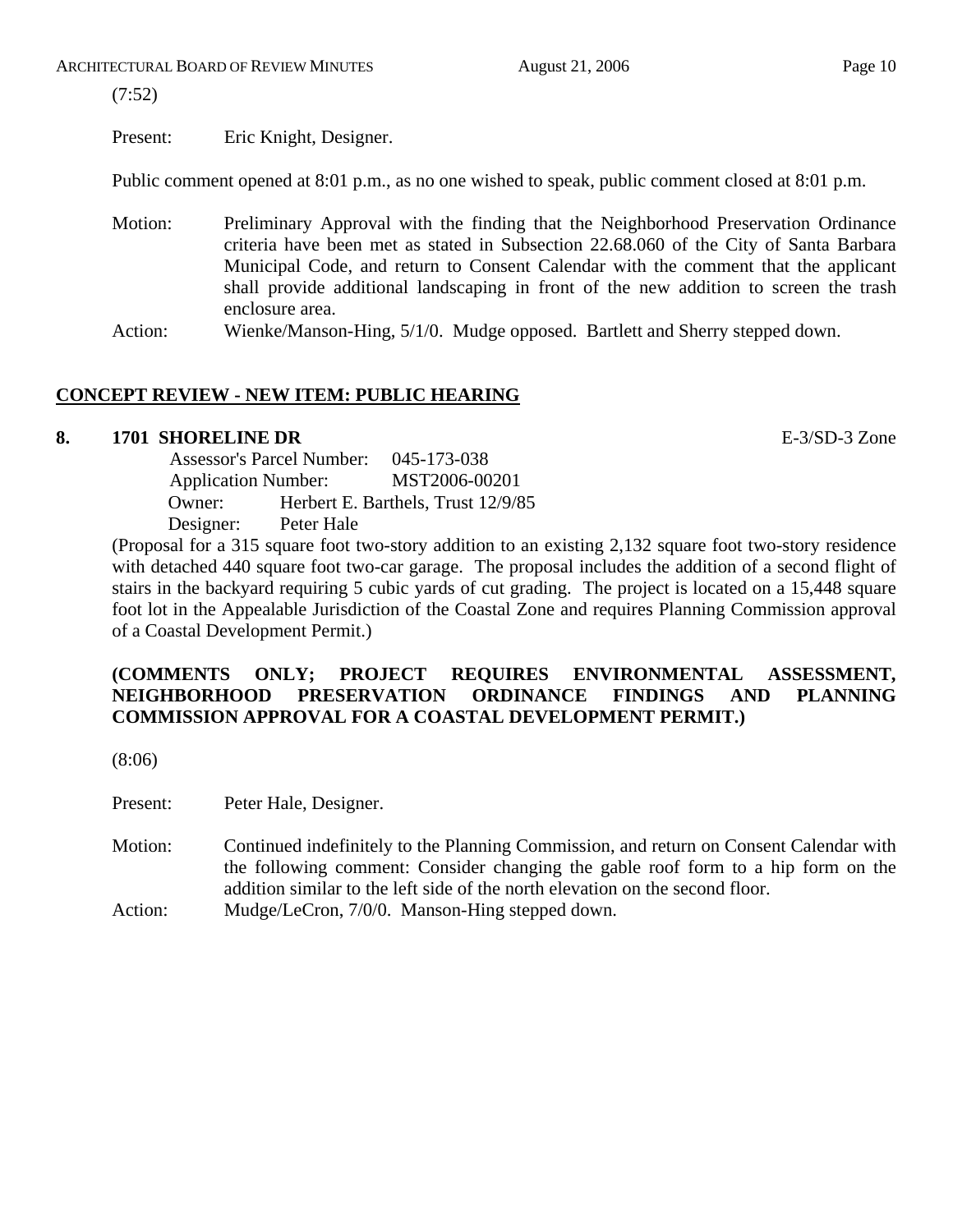# **CONCEPT REVIEW - NEW ITEM: PUBLIC HEARING**

## **9. 929 E CANON PERDIDO ST** R-2 Zone

 Assessor's Parcel Number: 029-315-010 Application Number: MST2006-00436 Owner: John Rodriguez Architect: Jose Esparza

(Proposal to construct a 599 square foot two-story accessory dwelling unit and attached 220 square foot one-car garage on a 5,000 square foot lot. An existing 1,193 square foot residence with attached 267 square foot one-car garage will remain and an existing 630 square foot single-family residence to the rear would be demolished. One uncovered parking space would be provided and the project includes 27 cubic yards of grading outside the building footprint.)

# **(COMMENTS ONLY; PROJECT REQUIRES ENVIRONMENTAL ASSESSMENT.)**

(8:18)

Present: Jose Esparza, Architect; John Rodriguez, Owner.

Public comment opened at 8:27 p.m.,

John Dewey, resident, opposed.

Christine Newhauser, resident, opposed.

Chair Bartlett read into the record a letter from Stephen Erickson, agent for the Da Ros family, opposed.

Public comment closed at 8:39 p.m.

Motion: Continued indefinitely to Full Board with the following comments: 1) The Board makes the finding that this proposal does not meet the goals listed in the ABR Guidelines as follows: D, to promote high standards in architectural design and the construction of aesthetically pleasing structures; F, to encourage planning which is orderly, functionally efficient, healthful, convenient to the public, and aesthetically pleasing; and H, to promote neighborhood compatibility. 2) Return with an amended proposal which takes into consideration the following motion from November 1, 2004, concerning the design presented at that time (note that the as-built condition is not the same as the design presented at the November 1, 2004 hearing):

> 1. The Board appreciates the site design and break up of the building. 2. The use of the single car garage appears to be working. 3. The reduction in height of the retaining walls at the sidewalk and lower grade is positive, as it helps to reduce the overall height of Unit A. 4. The front building (Unit A) is too boxy, massive and overwhelming. 5. Restudy one story roof elements. 6. A majority of the Board finds the mass bulk and scale is too aggressive. 7. Most of the Board would prefer to see Unit A either a more Spanish or Victorian bungalow style. One Board member suggested a slight variation in style to reduce the apparent combined mass of the building between the structures could be positive. 8. If a Spanish style is used the Board would expect to see: a) reduction of the roof pitch to 4:12. b) high quality details appropriate to style with 2 x 6 walls. c) recessed wood windows. d) traditional eave and rake details. 9. If a Victorian Bungalow style is selected, the Board would expect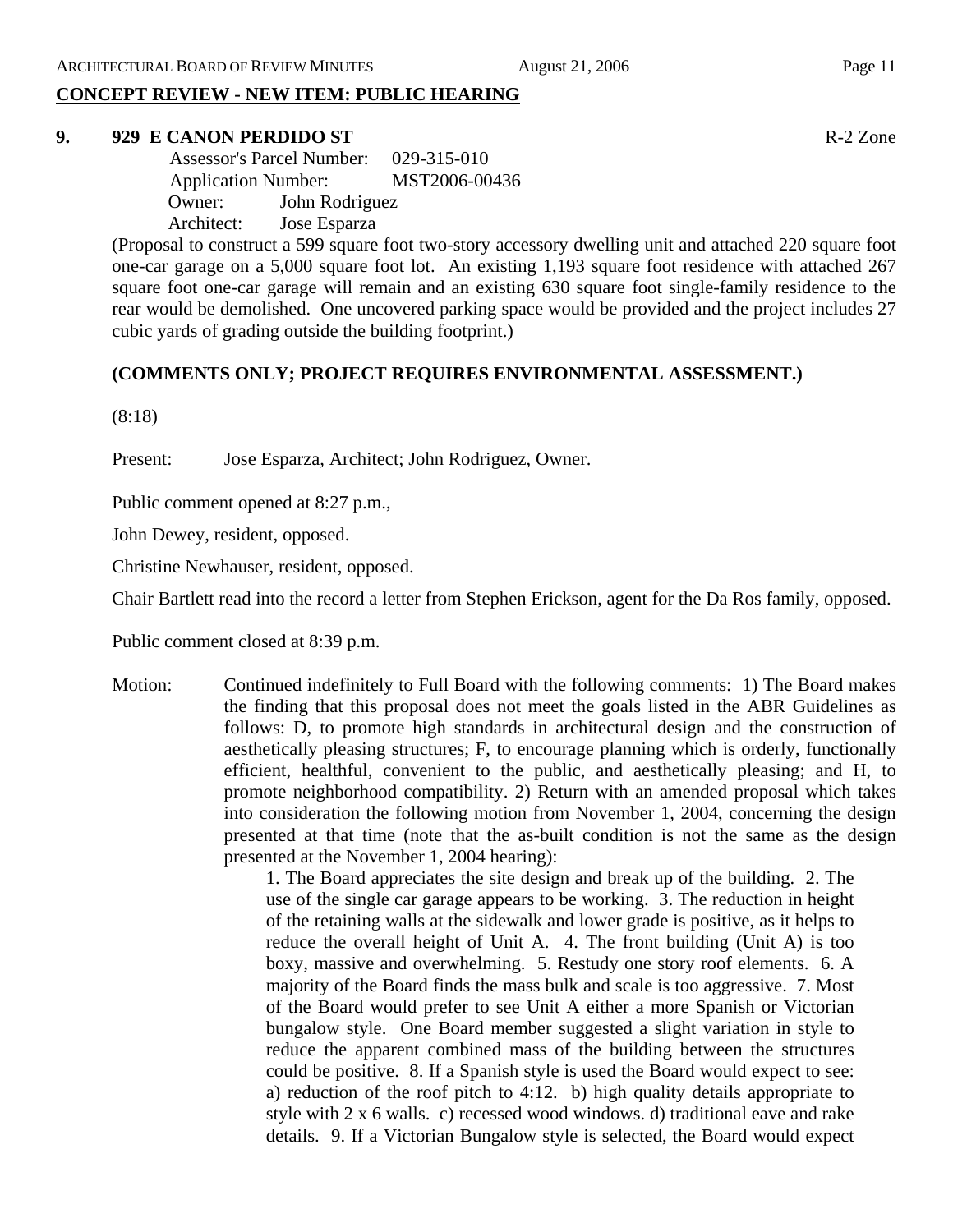to see high quality details. 10. The applicant is to provide a landscape plan for the front yards.

3) Reconfigure the driveway to be out of the setback to prevent parking in the setback. 4) Provide a full landscape plan for entire property. 5) Provide a landscape buffer between the existing retaining wall and any potential fence to avoid the fence exacerbating the height of the wall at the sidewalk; provide landscape that cascades down masking the wall.

Action: Mudge/LeCron,  $8/0/0$ .

# **CONSENT CALENDAR**

### **REVIEW AFTER FINAL**

#### **A. 1278 DOVER LN** E-1 Zone

Assessor's Parcel Number: 019-220-000 Application Number: MST2003-00386 Owner: David Searls Designer: Cliff Hickman

(Proposal to construct a new 4,655 square foot two and one-half story residence with an attached 672 square foot three-car garage located on a 17,404 square foot lot in the Hillside Design District. Modifications are requested to allow the garage to exceed 500 square feet and a reduction in the required open yard.)

#### **(Review After Final for exterior color change from "sea froth" to "old salem gray".)**

Final Approval as submitted of the Review After Final.

## **REVIEW AFTER FINAL**

### **B.** 1555 MARQUARD TERR **Reserve EXAMPLE 2018** R-1 Zone

Assessor's Parcel Number: 041-032-003 Application Number: MST2004-00503 Owner: Arthur Biancone Applicant: Tom Dain

(Proposal to convert a 148 square foot carport to a two-car garage by adding 292 square feet. Proposal also includes a 189 square foot second story addition and a 127 square foot stairwell addition to an existing 1,680 square foot single-family residence. The additions will result in a 2,436 square foot single-family residence on a 6,000 square foot lot in the Hillside Design District.)

# **(Review After Final for revisions to window sashes, as-built deck inserts, addition of stairs next to entry bridge, chimney cap, light fixture, and changes to landscape and hardscape in front yard.)**

Continued one week to Consent Calendar at the applicant's request.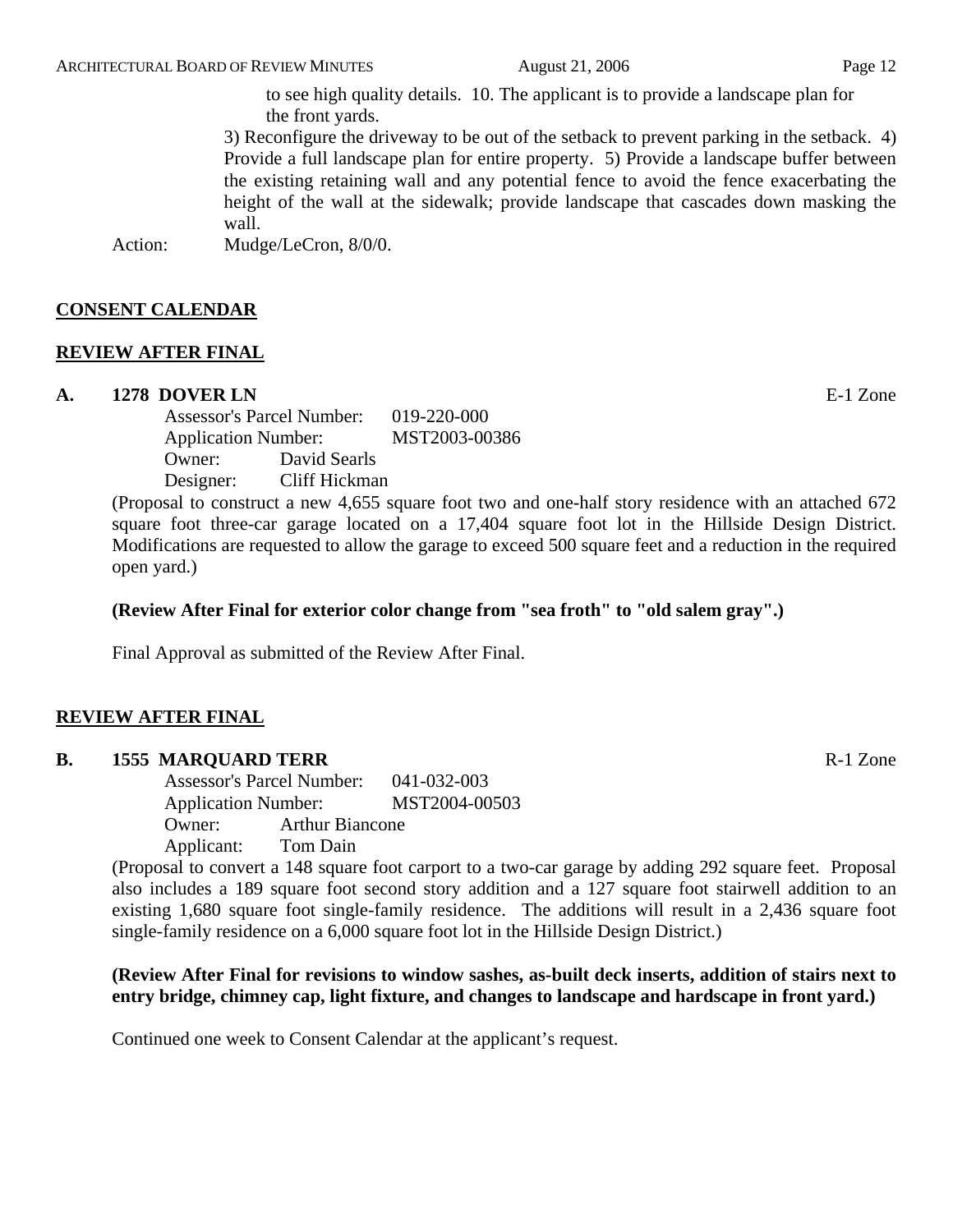### **REVIEW AFTER FINAL**

#### **C. 817 ARBOLADO RD** E-1 Zone

Assessor's Parcel Number: 019-231-021 Application Number: MST2006-00194 Owner: Frederick M. and Jane Paulson Trustees Architect: Peter Becker

(Proposal to construct 182 square feet of first floor additions and 32 square feet of "as-built" first floor additions, 8 square feet of second floor additions and 165 square feet of "as-built" second floor additions. Proposal includes demolishing 196 square feet on the first floor which includes converting 172 square feet of an existing family room to an open loggia, and demolishing 35 square feet on the second floor. Demolish 10 square feet of the existing 498 square foot basement/hobby room. Add 45 square feet of "as-built" floor area to the existing 457 square foot carport and convert to a garage. Proposal includes demolishing 63 square feet of "as-built" additions to an existing 563 square foot detached art studio. The existing permitted two-story single family residence is 5,279 square feet with 188 square feet of "as-built" additions for a total of 5,467 square feet on a 26,136 square foot lot located in the Hillside Design District. The total proposed square feet of all buildings on the lot is 6,463 square feet. The project also includes new wrought iron entry gates, various changes to windows and doors, remodel existing front pergola, and a new tile front terrace. The project includes the abatement of violations listed in ENF2005-01150 and ZIR2005-00926)

## **(Review After Final for the demolition of the "as-built" carport and artist studio and removal of inactive chimneys.)**

 Final Approval as submitted of the Review After Final with the finding that the Neighborhood Preservation Ordinance criteria have been met as stated in Subsection 22.68.060 of the City of Santa Barbara Municipal Code.

#### **REVIEW AFTER FINAL**

#### **D. 620 W GUTIERREZ ST** R-4 Zone

Assessor's Parcel Number: 037-180-037 Application Number: MST2006-00272 Owner: SB Core Associates, LP Applicant: Tectonica Design Architect: Wolcott Architecture

(This is a revised proposal. The proposal includes exterior changes to existing apartment building including new exterior paint and light fixtures, new guard rail to existing balconies and staircase (facing street), new roof and 8,010 square feet of new balconies on the second story facing the interior of the property, new floor finish to the existing balconies. Also, included are new doors and windows to access the proposed balcony.)

#### **(Review After Final for skylights.)**

Final Approval as submitted of the Review After Final.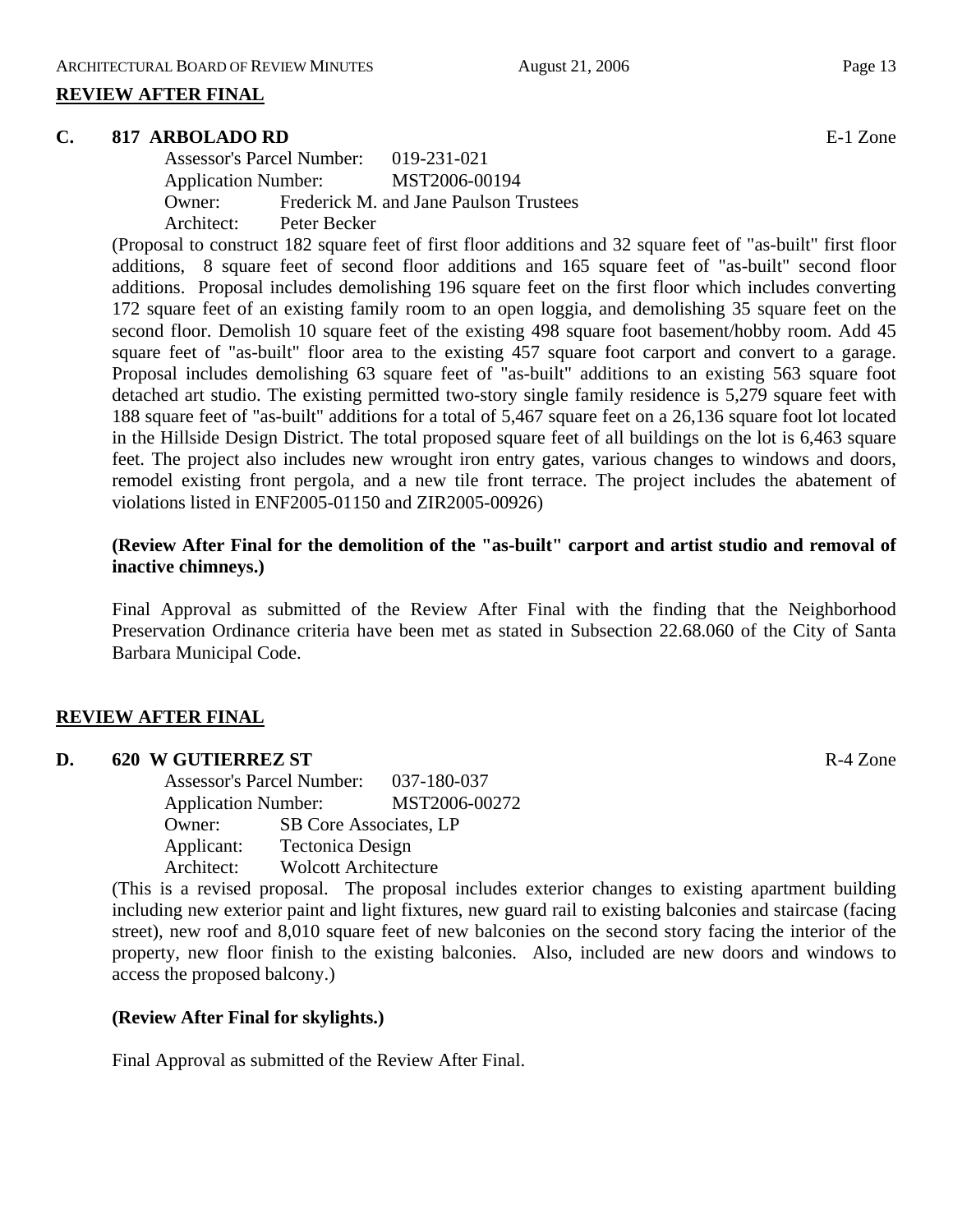# **FINAL REVIEW**

# **E. 1624 LA VISTA DEL OCEANO DR** E-1 Zone

Assessor's Parcel Number: 035-180-083 Application Number: MST2004-00744 Owner: Bruce Schmidt Architect: Eric Swenumson

(Proposal to construct a 2,732 square foot two-story single family residence with an attached 440 square foot two car garage on an vacant 7,392 square foot lot located in the Hillside Design District. A Zoning Modification is requested for the garage to encroach into the setback. Project also includes 300 cubic yards of grading.)

# **(PROJECT REQUIRES NEIGHBORHOOD PRESERVATION ORDINANCE FINDINGS.)**

Final Approval as Noted of the Architecture, and Final Approval as noted of the Landscape with the finding that the Neighborhood Preservation Ordinance criteria have been met as stated in Subsection 22.68.060 of the City of Santa Barbara Municipal Code, and with the following comment: The roof tile shall be Old Hacienda with the Redlands tile, and the sandstone shall be El Dorado Stone/Santa Barbara Sandstone style.

# **NEW ITEM: PUBLIC HEARING**

### **F. 288 N LA CUMBRE RD** E-3/PUD 4.6/SD-2 Zone

Assessor's Parcel Number: 057-320-001 Application Number: MST2006-00152 Owner: Willis Kay Aiko Applicant: Richard Dean

(Proposal to replace an existing water treatment system and construct a 192 square foot equipment shed in the common area of The Amber Gardens Planned Unit Development. The surrounding existing 8 foot tall chain link fence and hedge would remain. A modification is requested for the project to be located within the 40 foot setback.)

# **(COMMENTS ONLY; PROJECT REQUIRES ENVIRONMENTAL ASSESSMENT AND STAFF HEARING OFFICER APPROVAL FOR A MODIFICATION.)**

Continued indefinitely to the Staff Hearing Officer with the following comments: 1) The applicant shall remove the existing Myoporum screen trees along the north section of the property line for the length of the property line that is shared with the adjacent neighbor. 2) Eugenia Santa Barbara hedge (5-gallon size) shall be planted 3-feet on center in place of the existing trees and maintained at 9-foot height.